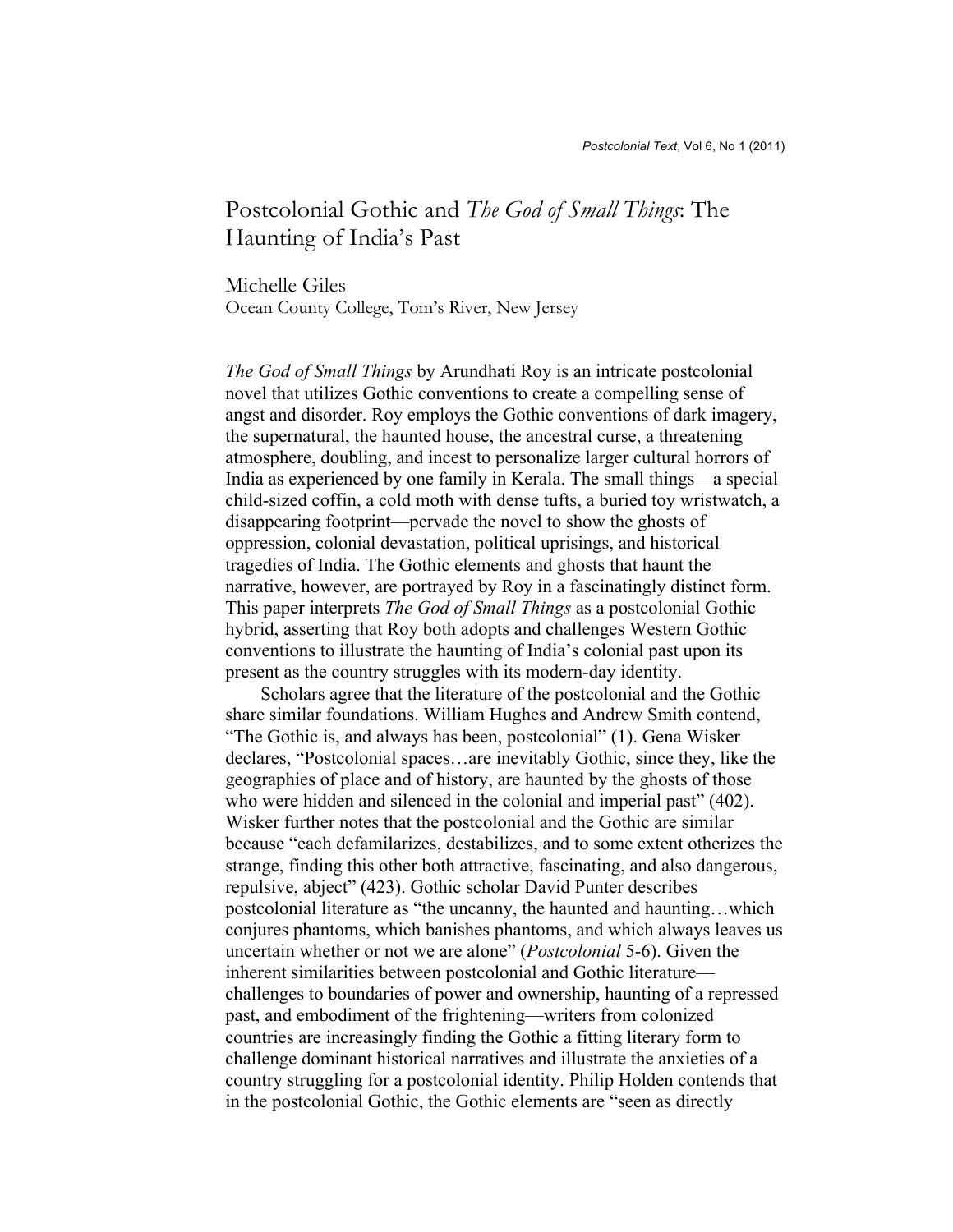addressing and calling into question colonialism, imperialism, humanism, and legacies of the Enlightenment" (354). Roy skillfully employs the Gothic in *The God of Small Things* to challenge historical narratives of India and convey the anxieties of India's struggle with its colonial past and modern postcolonial identities.

With its haunting elements*,* the novel underscores the larger issues of nationalism and modernity in India. In the global debate on nationalism, Partha Chatterjee calls attention to the many paradoxes inherent in attempting to define the history of nationalism and the modern identity of postcolonial nations. Chatterjee's viewpoint rings particularly true with regard to India, as it is indeed a nation of paradox. India is a democratic country rooted in caste structure, patriarchal family hierarchies, class divisions, and diverse religions. It is a country, as Chatterjee notes, with a modern culture based on native tradition that has been influenced by its colonial period. This modern culture contains conflicts and contradictions that create an unsettling ambiguity in India's national identity—a theme Roy effectively conveys through her use of the Gothic in *The God of Small Things.*

In India, according to Chatterjee, "politics has drifted from one contentious principle to another (bourgeois equality, caste-class correlation, discriminatory privileges for low castes through state intervention, etc.) without finding adequate ground on which it can be superseded by a new universal form of community" (198-199). In *The God of Small Things*, Roy portrays the private (small) struggles of the Ipe family as a mirror of the public (large) identity struggles of the nation. The characters of the twins, Rahel and Estha, portray Chatterjee's contention as they drift through life failing to find adequate ground, much like the nation of India. The twins are caught in the internal struggle of the nation as caste, discrimination, and politics converge on one night during their childhood and forever change their lives. Anuradha Dingwaney Needham argues that the novel illustrates history as "a dominating, oppressive force that saturates virtually all social and cultural space, including familial, intimate, and affective relationships" (372). Needham further observes:

In as much as *Small Things* mobilizes 'History' explicitly as the trope through which the existing repressive social and political arrangements are figured forth, reenvisioning and re-writing history is part and parcel of transforming these repressive conditions, and is, arguably, what the novel's retrieval of 'small things' enacts. (382)

The small things are personal to the Ipe family, but remain symbolic of the larger historic struggles of the people of Kerala and in some cases, the entire nation of India.

The novel tells the story of the Ipe family, an upper caste, Syrian Christian family in the Ayemenem village of Kerala. Kerala also serves as a representation of culture and history in a larger international context. Janet Thormann observes how international culture and Kerala's local environment converge in Roy's narrative: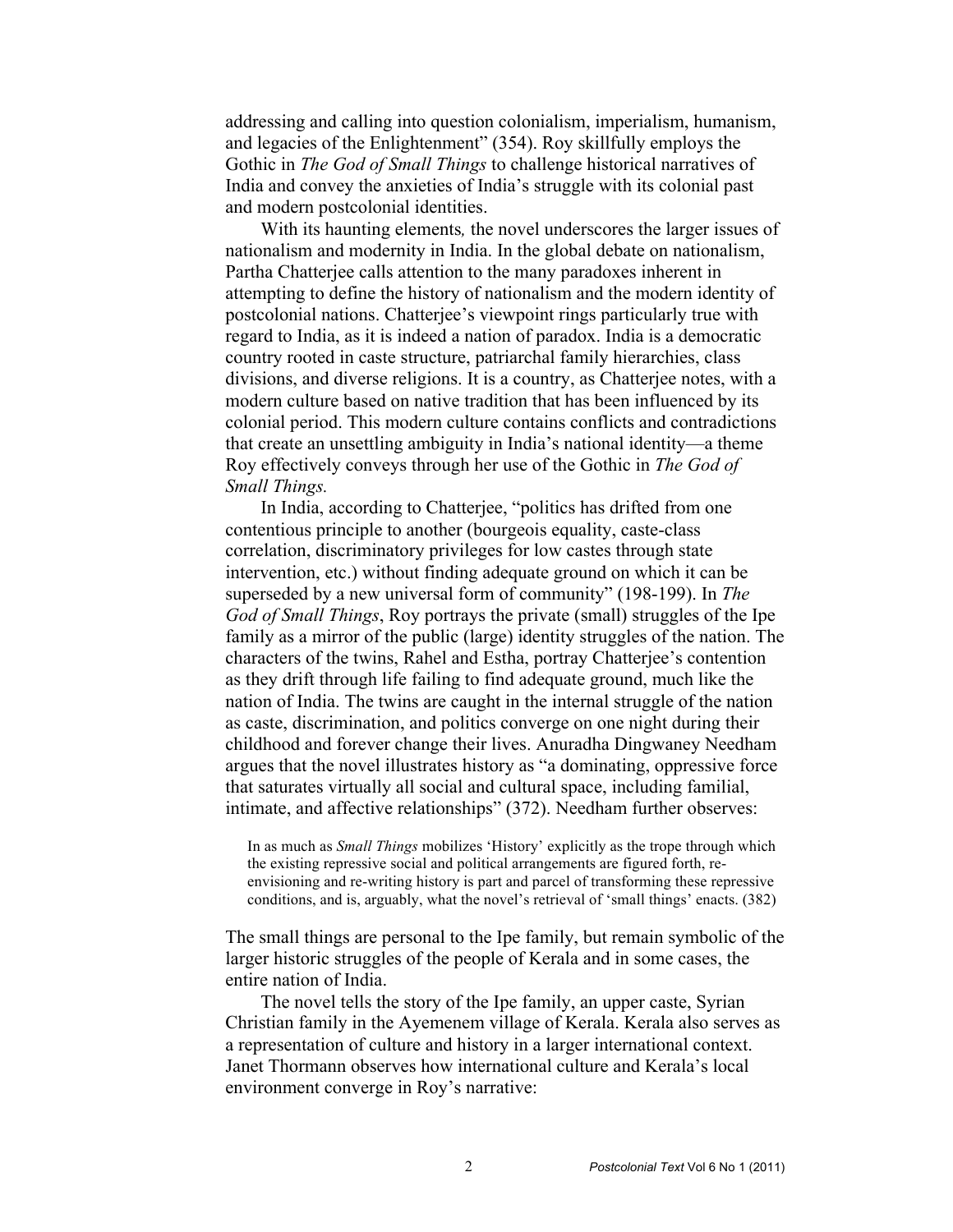The novel dramatizes the unequal effects of the laws of international culture, imposed in a master discourse entering the local environment through the entertainment industry, consumerism, and international migration and travel; the laws of caste that traditionally govern social relations in India in complicity with class inequality in the global economy; and the regulation of women that founds patriarchal power. (300)

In the novel, Thormann argues, the oppressive forces of both national and international culture filter into Kerala's society. The national influences caste division, religious diversity, class, and patriarchal family hierarchy—and the international influences—colonialism, communism, global travel, and commerce—all reveal themselves in the cultural objects, traditions, beliefs, and the actions of the characters in the novel. Roy intensifies these forces by utilizing Gothic tropes.

While it may appear paradoxical for Roy and other writers of colonized countries to utilize a Western narrative form to explore postcolonial issues, this paper will argue that it functions as a form of empowerment. Wisker contends that the Gothic provides these writers with the opportunity to give a voice to the marginalized through a reinvention of the genre. She states that postcolonial Gothic "reinhabits and reconfigures, it reinstates and newly imagines ways of being, seeing, and expressing from the points of view of and using some of the forms of people whose experiences and expressions have…largely been unheard of and even discredited" (401-402). Indeed, Roy brings a voice to the marginalized people of India as she illustrates the haunting effects of the nation's struggles through a sympathetic point of view of the oppressed.

A Western narrative form also enables the colonized to engage in a dialogue with their colonizers. Many Caribbean writers, according to Lizabeth Paravisini-Gebert, look for British models of the Gothic to engage in "an ideological/textual dialogue" (248). She notes that the Gothic in Caribbean literature provides a "continuing dialogue through which Caribbean writers seek to reformulate their connections to and severance from European language and tradition" (248). Dean Rader refers to this method as "engaged resistance" in his discussion of contemporary American Indian writers and their use of English and the lyric poem (149). According to Rader, these writers "resist the imperial colonizing thrust of contemporary culture through their participation in it" (149). For Roy, the unique way that the Western Gothic trope and the English language are applied in *The God of Small Things* provides a way to create a dialogue with the West even as she questions the consequences of colonization in India. Paravisini-Gebert points out that traditional English Gothic introduces the colonized as the disturbing agent, or Other, while the Caribbean challenges this Western convention by portraying the colonizer, or England, as the Other (249). In *The God of Small Things*, Roy employs a similar practice by reversing the identity of the Other. She depicts the postcolonial Other in newer forms of cultural, patriarchal, and political oppression that result from colonization.

The reversal of the Other is one way in which the postcolonial Gothic presents itself as a hybrid. Wisker observes hybridity in works where the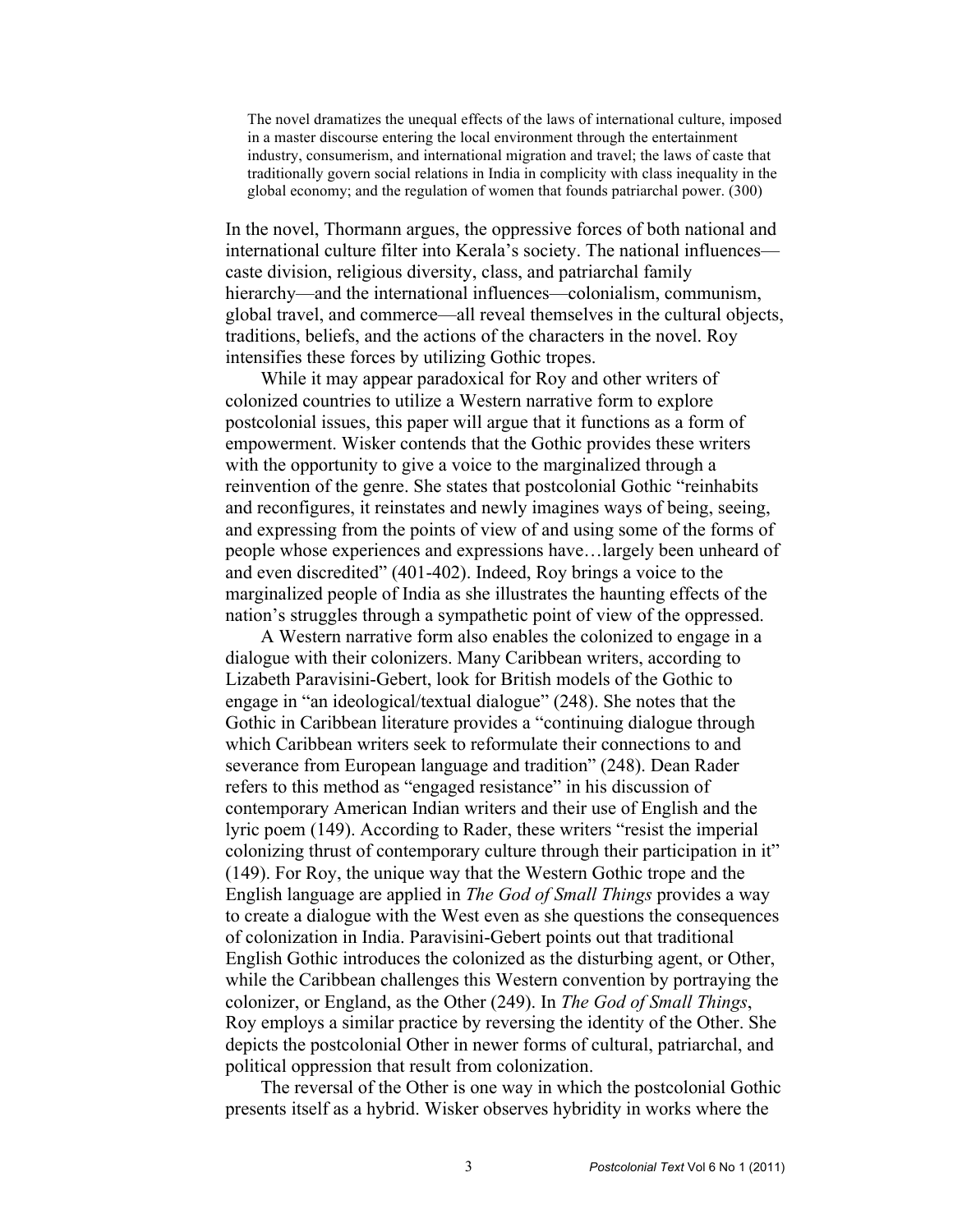protagonist struggles to achieve her own version of being British, Asian, or Caribbean (413). Viewed in a broader context, this hybridity often expands to the entire text in postcolonial Gothic fiction. The writer, in applying a Western narrative form, creates a Gothic hybrid in which the East and West combine, paralleling the struggle of a national identity. It is this form of Gothic hybrid, in which the East and West combine, that emerges in *The God of Small Things*. Roy utilizes many traditional Western Gothic conventions in her novel, yet she also challenges and inverts these conventions, creating a Gothic hybrid. In doing so, she creates a postcolonial Gothic text that is uniquely her own and uniquely Indian. Her creation of a hybrid Gothic form resonates with Wisker's contention of Gothic reinvention. Wisker argues that the postcolonial Gothic "doubly destabilizes" in that, "unlike the conventional Gothic, which disturbs but frequently restores order, the postcolonial Gothic shifts what could be seen as order" (411). Roy's use of the Gothic doubly destabilizes the world of her narrative and the novel ends not in a restoration of order, but in a state of shifted order. Roy does, as Wisker contends, reinvent the Gothic through a postcolonial trope. For Roy, this reinvention is a form of empowerment. Through her Gothic reinvention, Roy recreates a Western narrative trope on her own terms and gives a voice to the marginalized people of India by illustrating their experiences and sufferings in a format that the West can understand. As Paravisini-Gebert contends, Roy establishes a continuing dialogue with the West and reformulates India's connections to and severance from the West (248).

Told mainly from the point of view of Rahel Kochamma, the story takes place during thirteen days in December 1969 and one day in June 1992. Rahel and Estha are forever haunted by a tragedy resulting from their mother's affair with a lower caste man. Rahel relives the history of the Night of Terror—a night depicting the severe consequences that result when cultural laws are broken. In the ghosts of a family and a nation, Roy creates her Gothic world. It is a world where the screams of children die in shattered kneecaps (Roy 292). A world where blood spills from an innocent man's skull like a secret (8); where the ghost of a moth torments a man and his children and his children's children (48); where a young girl shreds satin with her teeth inside a coffin (9); where "Anything can happen to Anyone" (186); where the word "yes" brings not death but the end of living (303-304). It too is a world of haunted history. When Chacko, Ammu's brother, instructs the twins about history, he tells them they are a family of Anglophiles: "Pointed in the wrong direction, trapped outside their own history and unable to retrace their steps because their footprints had been swept away" (51). He compares history to an old house at night: "With all the lamps lit. And ancestors whispering inside. 'To understand history,' Chacko said, 'we have to go inside and listen to what they're saying. And look at the books and the pictures on the wall. And smell the smells'" (51). It is in the disappearing footprints, the haunted houses, the whispers, the smells, and the shadows where the Gothic materializes to reveal the haunting of a family and a nation's past.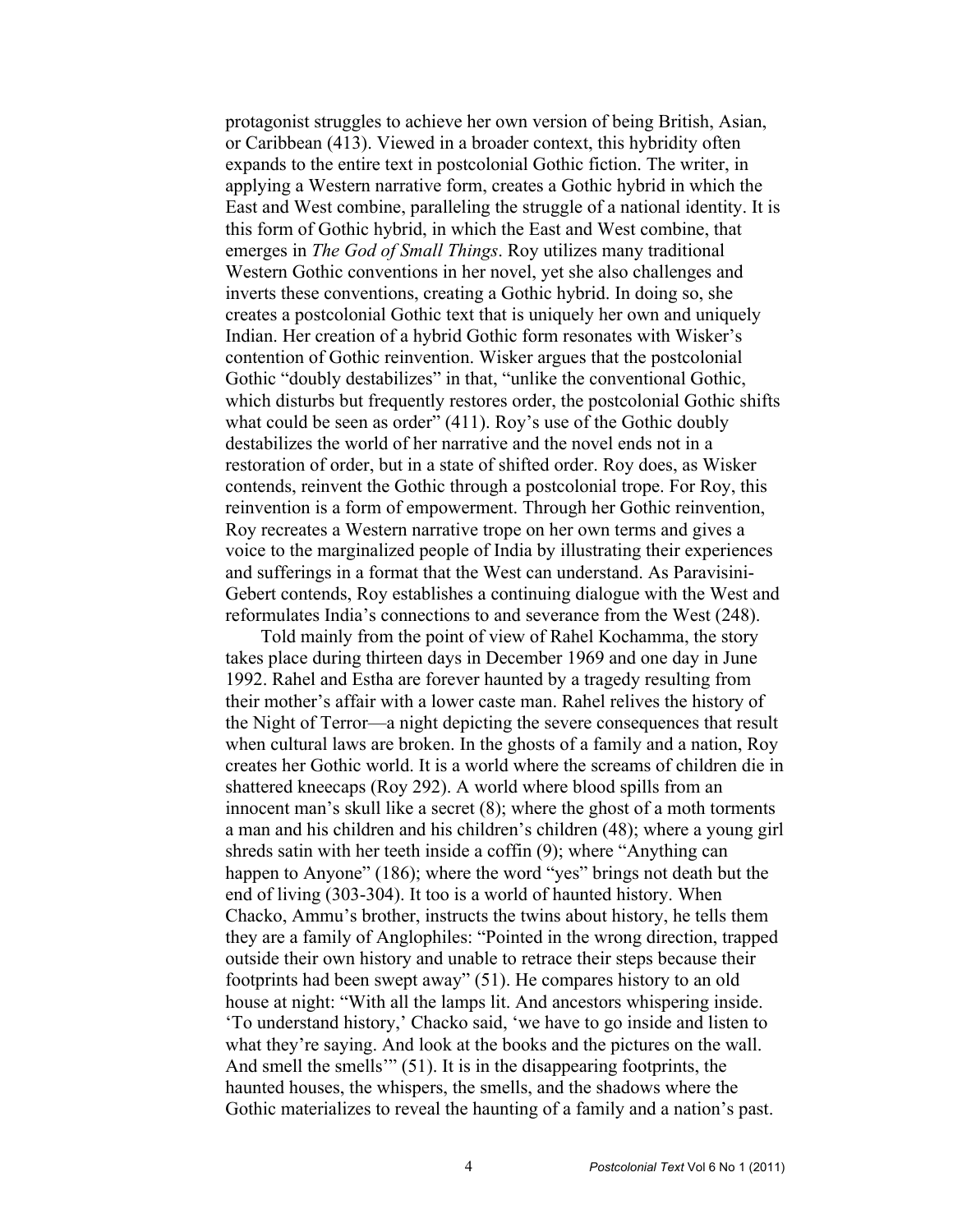Now, let us examine how Roy utilizes specific Gothic elements to create a compelling Gothic hybrid.

### Dark Imagery

Dark imagery, a staple characteristic of the Gothic, emerges immediately at the start of the novel and pervades it until the end, establishing an unrelenting sense of anxiety and dread. The dark tone of the novel underscores the torment of the Ipe family, and also mirrors the torment of the nation of India. Hints of the supernatural appear almost immediately with the description of Sophie Mol in her coffin: "Only Rahel noticed Sophie Mol's secret cartwheel in her coffin…Rahel knew she still wasn't dead…Inside the earth Sophie Mol screamed, and shredded satin with her teeth" (8-9). The supernatural effect intensifies the sense of uncertainty within the narrative and the frightening Gothic image foreshadows the horror and violence to come. As Fred Botting contends, imagery of darkness and ghosts emerge in the Gothic "to evoke intense feelings" (35). Roy achieves this effect as her dark imagery evokes strong emotion throughout the novel.

Gothic imagery also conveys dramatic impulses. Elizabeth MacAndrew asserts that the imagery of Gothic fiction is a "symbolism of spiritual states, in which the highest spiritual aspirations bring with them the greatest evils. It shows within the outwardly everyday figures of ordinary people, strange, frightening, half-understood, but dramaticallysensed impulses" (45). Roy displays the haunting evil of impulses in everyday figures of the ordinary and often combines good with evil, the beautiful with the terrifying. Combining such opposites deepens the sense of uncertainty: as MacAndrew observes, "When good and evil are intermingled they have a slippery tendency to change places and this undermines moral values and makes life seem uncertain and directionless" (157). Roy presents the opposites of good and evil in her imagery to underscore the ambivalence of the narrative as a larger reflection of India. She utilizes dark imagery in the vein of traditional Western Gothic, yet she also reinvents it with a unique lyrical quality in specific portrayals of Indian life and turmoil.

Roy skillfully combines the good with evil and the innocent with terror in her dark imagery to illustrate the horror of oppression in India's culture. The innocent and pleasant name of the Orangedrink Lemondrink man takes on haunting qualities when the man abuses young Estha and threatens to come after him again (Roy 98-99, 104). Rahel's toy watch is lost during Velutha's beating and is buried with the terror in the ground (295). Elaborate wedding ceremonies possess ghoulish qualities (43). Brass flower vases symbolize a lifetime of domestic abuse (47). The monstrous wink of a glass eye signifies a father willing to kill his own son when the son breaks the caste laws (241). The child's word of "LayTer" hints of the terror to come (139). The Gothic imagery, with its combination of innocent and evil, serves to underscore the narrative's dark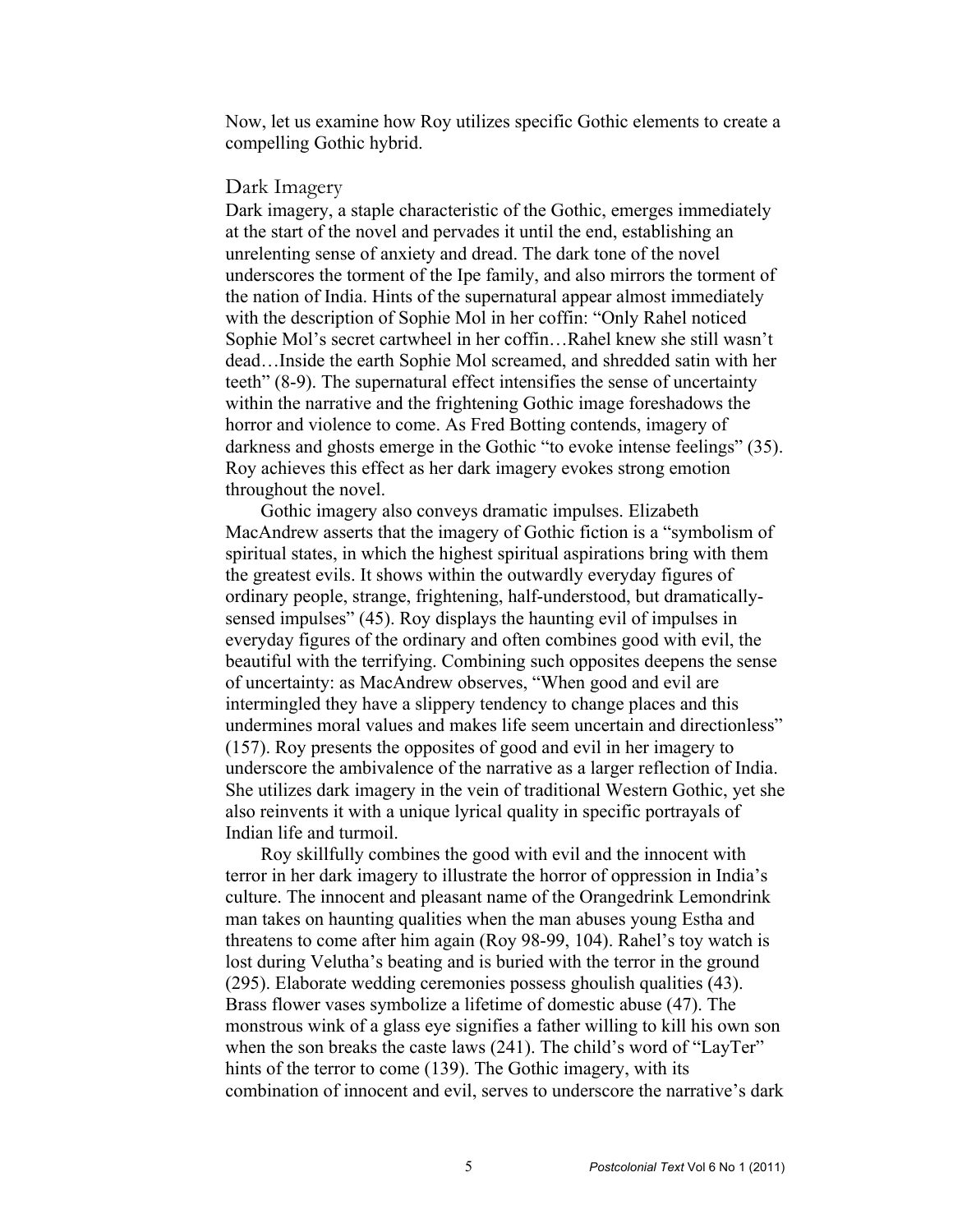emotional tone, display evil impulses, and incite intense feelings—all signaling the undercurrent of horrific oppression.

Gothic imagery also emerges in nature to reflect the emotion of the characters. When the adult Rahel returns to the river, it greets her with a "ghastly skull's smile" (118). The river remains a ghastly reminder of Sophie Mol's death, a tragedy that forever haunts Rahel. When Ammu dreams of Velutha, she awakens and comprehends the consequences that will come of her affair. Ammu realizes "That the air, the sky, the trees, the sun, the rain, the light and darkness were all slowly turning to sand. That sand would…pull her down" (212). Ammu knows she is spiraling, giving in to her desire to love a lower caste man, but she is powerless to stop herself. The Gothic imagery in nature also illustrates the history and emotion of the nation. A sparrow lays dead on the backseat of the old Plymouth: "She had found her way in through a hole in the windscreen...She never found her way out" (280). Like the sparrow, Rahel, Estha, Ammu, and the nation of India remain imprisoned, unable to find a way out, trapped by history. The dark imagery intensifies the horror of a repressed past as it haunts the present through the characters, culture, and nature. The Gothic images—skillfully crafted in lyrical brilliance and specific to India—insulate the narrative with an uncanny sense of dread and anxiety.

#### Ghosts and the Supernatural

The element of the supernatural intensifies the effect of the Gothic imagery throughout the novel, particularly in the image of Pappachi's moth. Punter contends the supernatural becomes "a symbol of our past rising against us, whether it be the psychological past—the realm of those primitive desires repressed by the demands of closely organized society or the historical past, the realm of a social order characterized by absolute power and servitude" (*Literature* 53). MacAndrew notes that in the Gothic "when figures of the grotesque appear as non-human, supernatural beings, they still make the sense of human evil darker and less optimistic" (166). She states that such dark imagery also draws the reader into "sympathetic understanding" (156). Pappachi's moth haunts the child Rahel, evoking sympathy as it surfaces when the reader is made aware of her misplaced guilt. The moth symbolizes the haunting effect of a culture and history one does not fully understand and the subsequent guilt that can result.

It is noteworthy that the moth is not simply a moth, but Pappachi's moth. Botting notes that a common theme of the Gothic is that sins of the father are visited on the offspring (129). Pappachi, the patriarch of the Ipe family and classic Gothic villain, represents the oppressive patriarchal figure. He beats Mammachi for years, and when he is finally stopped by his son, he never again speaks to his wife (Roy 47). Pappachi sits on the verandah and sews buttons onto his shirt to make it appear that Mammachi neglects him, succeeding in "further corroding Ayemenem's view of working wives" (47). He does not allow anyone in the family to sit in his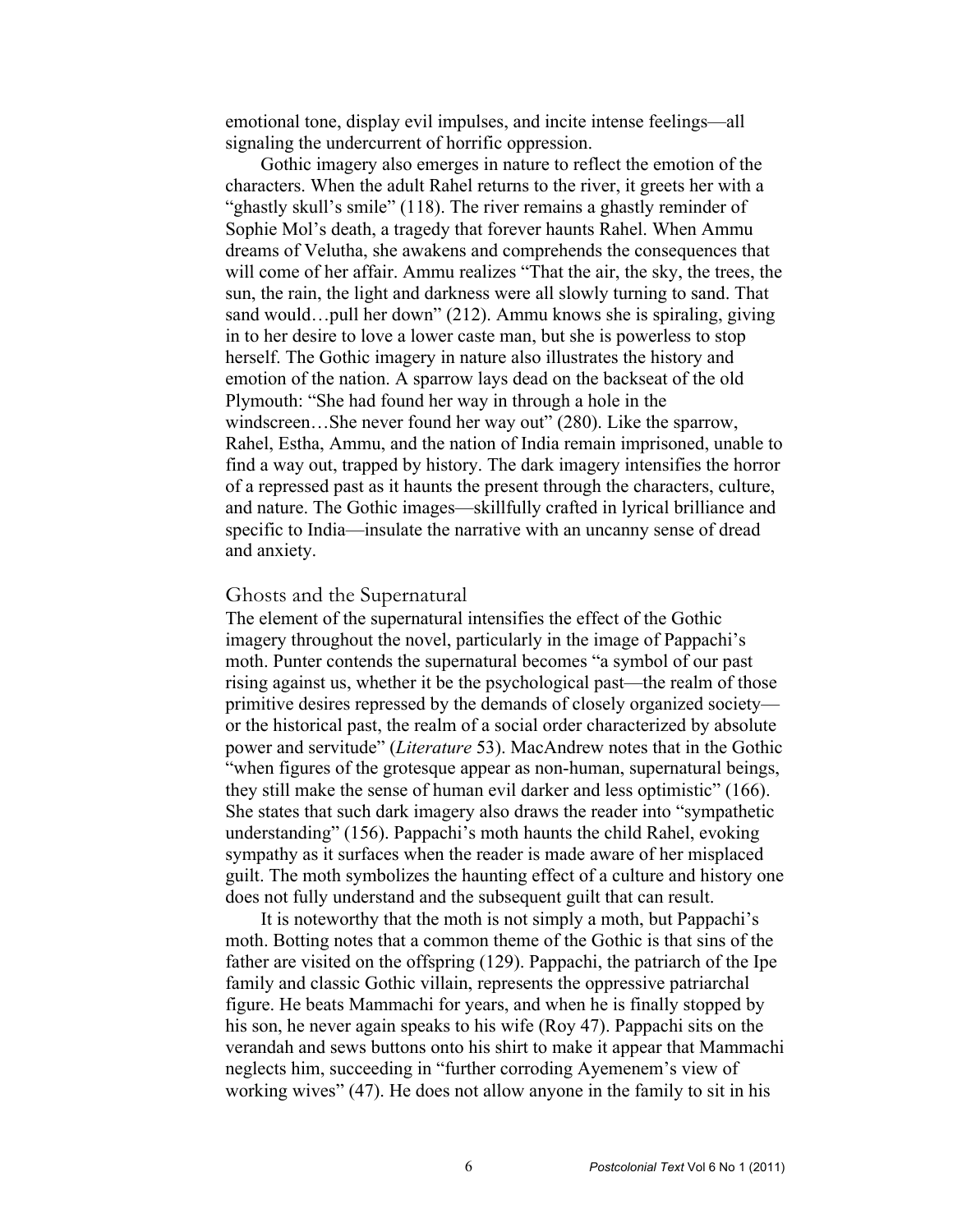Plymouth: "The Plymouth was Pappachi's revenge" (47). Pappachi's torment stems from his greatest setback in life: "not having had the moth that *he* had discovered named after him" (48). The moth embodies the family curse and haunts its offspring. As the narrator notes, "Pappachi's Moth was held responsible for his black moods and sudden bouts of temper. Its pernicious ghost—gray, furry and with unusual dense dorsal tufts—haunted every house that he ever lived in. It tormented him and his children and his children's children" (48).

The ghost of the moth repeatedly haunts Rahel as a child. At the Abhilash Talkies Movie Theatre, when Ammu compliments the Orangedrink Lemondrink man, Rahel snaps, "So why don't you marry him then?" (106). Ammu tells Rahel, "When you hurt people, they begin to love you less" (107). It is then that a "cold moth with unusually dense dorsal tufts" lands on Rahel's heart (107). Pappachi's moth torments Rahel. The guilt of one generation carries on to the next. As Rahel's guilt over hurting her mother grows, the moth on her heart "spread its silver wings, and the chill crept into her bones" (108). The moth gnaws on Rahel's heart, as the guilt gnaws on her soul. The moth appears again on the Night of Terror. When the children are on the boat, it collides with a log and tips over. Rahel calls out to Sophie Mol and when Sophie does not respond, "On Rahel's heart Pappachi's moth snapped open its somber wings" (277). The guilt resurfaces because Rahel knows she has done wrong by disobeying Ammu. When Sophie Mol does not respond to Rahel's calls, Rahel feels the haunting fear of what is to come.

The moth emerges again at the police station when Baby Kochamma frightens Rahel and Estha into betraying Velutha in order to save their mother. The narrator states: "Inside the Inspector's room, Pappachi's Moth was on the move" (300). The children know they are about to do something wrong, yet they do not fully understand it. Roy effectively portrays the moth as Gothic-like with its supernatural qualities to signify the family curse and guilt and their effects upon a small child. Punter places images of the Gothic in broader cultural terms: "Gothic fiction becomes a process of cultural self-analysis, and the images which it throws up become the dream-figures of a troubled social group" (*Literature* 425). The Ipe family is troubled, just as India is troubled. The guilt of a violent and oppressive past, like Pappachi's moth, haunts future generations.

### Haunted Houses

The Gothic convention of the haunted house surfaces in the Ayemenem House. The old house or castle, according to MacAndrew, is one of the most stable characteristics of the Gothic (48). Anne Williams contends the haunted house is "marked, haunted by 'history'—the events of its own development" (45). Williams explains, "The ghosts—whether real or imaginary—derive from the past passions, past deeds, past crimes of the family identified with this structure" (45). The Ayemenem House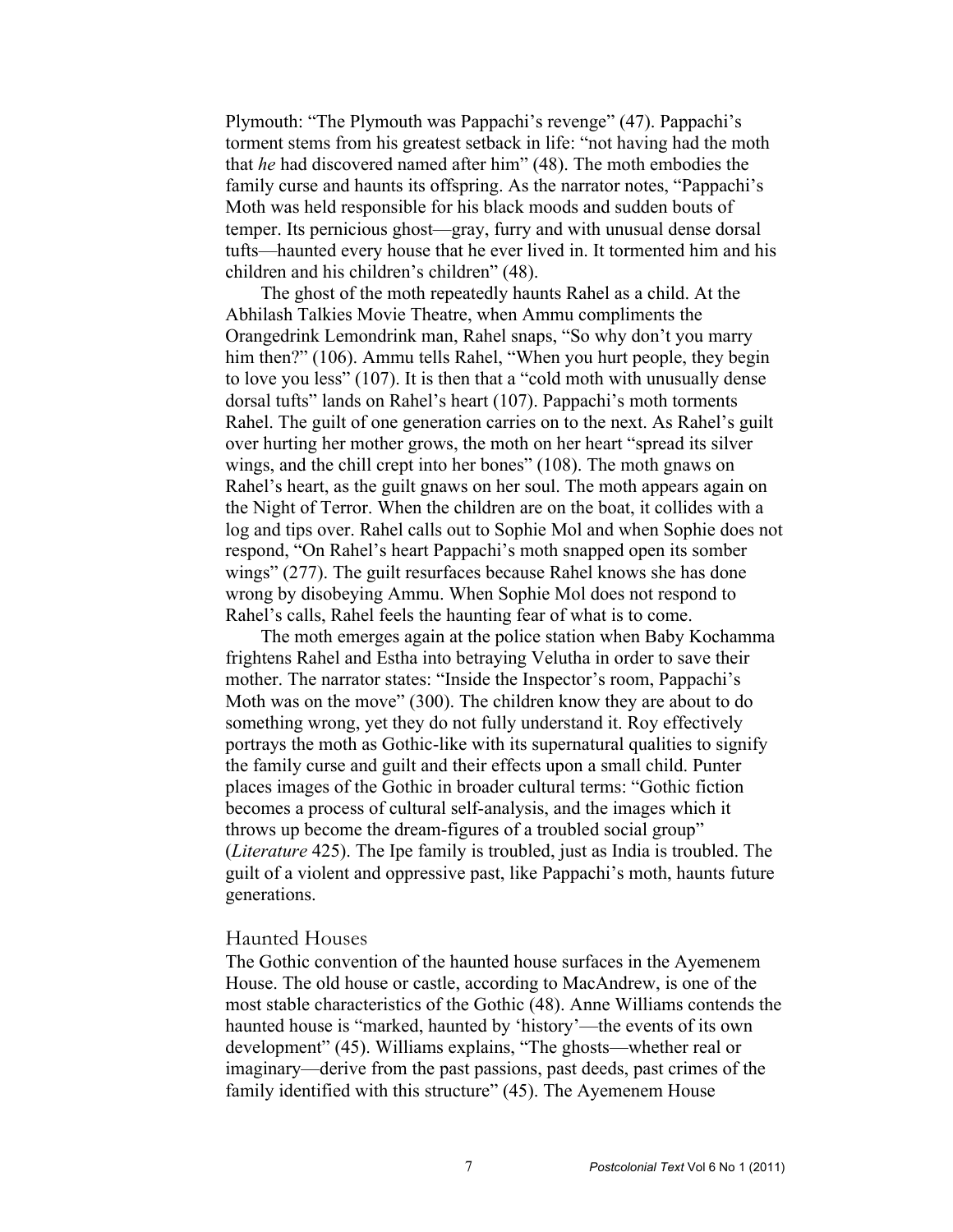represents the Ipe family. Its ghosts arise from the Ipe family's past passions and crimes—Ammu's passion and crime in breaking the Love Laws and the family's involvement in Velutha's death. The family's crimes mirror the Indian nation and the ghosts of its oppressive past. Botting connects threats to domestic structures with political metaphors: "In Gothic images of violence and excessive passion, in villainous threats to proper domestic structures, there is a significant overlap in literary and political metaphors of fear and anxiety: metaphors that imply how much a culture, like the heroine and the family, sensed itself to be under attack" (63). The Ipe family, like the Ayemenem House, is full of fear and anxiety, and in a sense, under attack. Botting notes that as the Gothic setting transforms from foreign settings to the domestic and the home, the family home becomes a "place rendered threatening and uncanny by the haunting return of past transgressions and attendant guilt on an everyday world shrouded in strangeness" (11). When Rahel returns home, twenty three years after the tragedy of Sophie Mol's death, she finds the present day house strange—it is filled with ghosts, secrets, and death.

The loss of Sophie Mol steps "softly around the Ayemenem House like a quiet thing in socks. It hid in books and food. In Mammachi's violin case" (Roy 17). In Ammu's room, "The terrible ghosts of impossible-toforget toys clustered on the blades of the ceiling fan" (87). The family ghosts live within the walls of the Ayemenem House as haunting reminders of the Night of Terror. Through the ghosts, the uncanny returns to the Ayemenem House. As Freud states, "the uncanny ['the unhomely'] is something familiar ['homely,' 'homey'] that has been repressed and then reappears, and that everything uncanny satisfies this condition" (152). The ghosts will not let Rahel or Estha forget Sophie Mol's death or their involvement in Velutha's death. When Rahel returns, the house is full of death and decay. As Rahel notes, strange insects burn themselves on fortywatt bulbs and their corpses litter the floor and window sills (Roy 11). The abandoned garden is overgrown with weeds and only the vines keep growing "like toe-nails on a corpse" (27). Filth clots "every crevice and clung to the windowpanes" (84). The family, like the house, has decomposed.

Botting suggests that the decaying family house utilizes Gothic elements that "signify darker forces of individual passion, natural energy and social restriction" (129). In the novel, the dark forces of the past haunt every room. In Pappachi's study, "rank with fungus and disuse," Rahel finds hidden things—an orange pipette, Baby Kochamma's rosary, tattered notebooks—the dark ghosts of individual memories (Roy 148- 149). The ghosts lead Rahel to the memory of the last time she saw Ammu. Rahel did not say good-bye: "She hated her mother then. *Hated*  her" (153). Ammu died alone. The Ayemenem House is haunted by death, grief, and guilt. The family has kept its secrets and like Ammu's room, "It gave nothing away…Silence hung in the air like secret loss" (87). The family home has become uncanny, as Botting notes, by the haunting of past transgressions and guilt.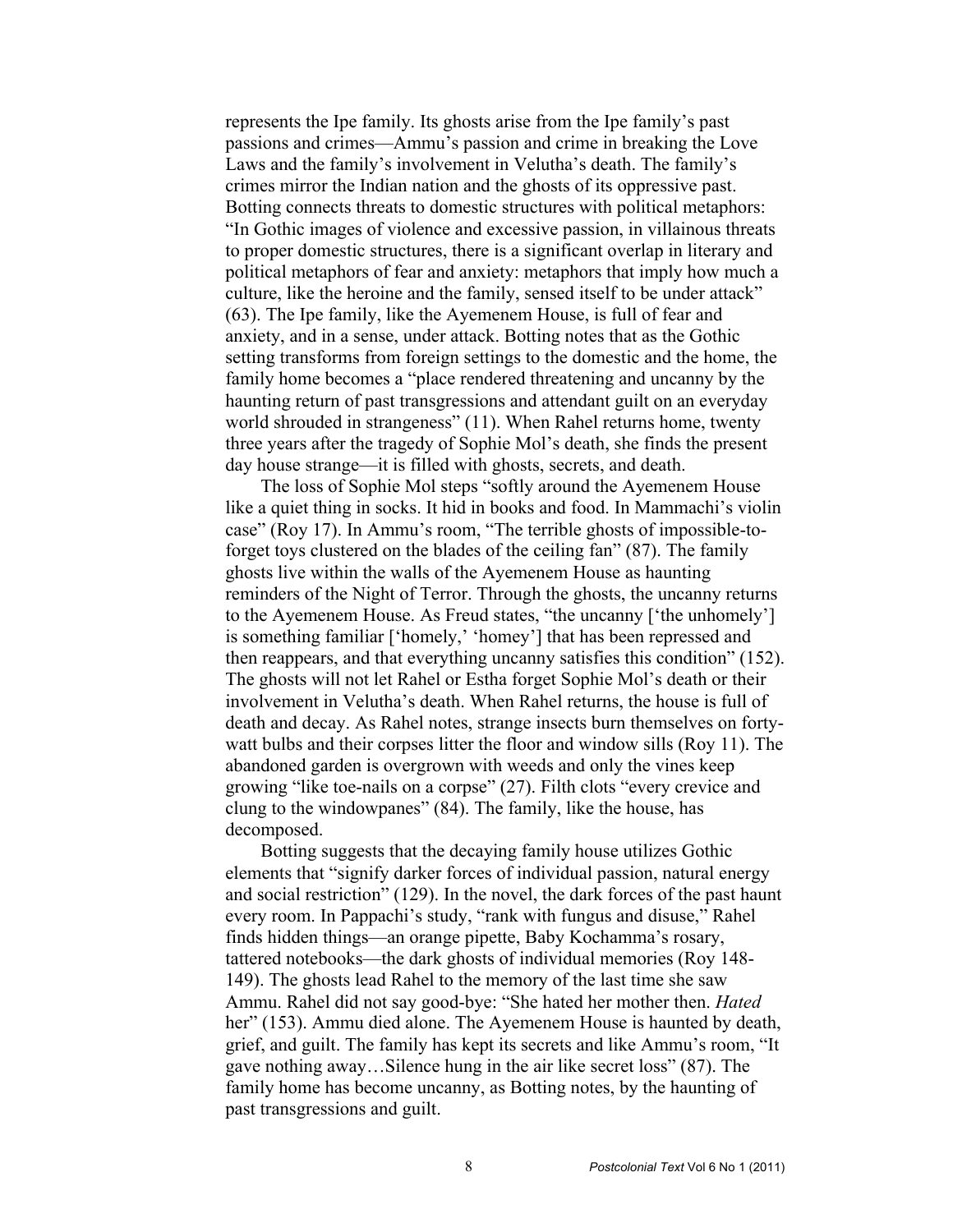The Ayemenem House of 1969 is haunted by the cruelty and abuse of Pappachi, symbolizing the oppressiveness of a patriarchal society. Pappachi haunts the Ayemenem House with his presence. A photograph of Pappachi in Vienna hangs in the drawing room: "There was a watchful stillness to the photograph that lent an underlying chill to the warm room in which it hung" (50). The evil of Pappachi pervades the room as the evil of oppression pervades the nation. The Ayemenem House of the past, as the present-day house, is uninviting. When Ammu divorces her husband, she returns to the Ayemenem House "unwelcomed" by her parents (42). Baby Kochamma often reminds the twins that they live on "sufferance" in the Ayemenem House, "where they really had no right to be" (44). Culture has taken away the sense of home for Ammu, Rahel, and Estha and turned the house into a prison. When Mammachi discovers Ammu's relationship with Velutha, she locks Ammu in her bedroom. The narrator states, "Ammu was incoherent with rage and disbelief at what was happening to her—at being locked away like the family lunatic in a medieval household" (239). Ammu is a prisoner in her own home, much like the oppressed people of India are prisoners in their own country.

The Ayemenem House of the past is also one of death. It is on the chaise lounge in the drawing room where Sophie Mol's body is laid out (238). The narrator presents a haunting description, "Even from a distance, it was obvious that she was dead. Not ill or asleep. It was something to do with the way she lay...Something to do with Death's authority. Its terrible stillness" (238). The house of the past holds Sophie Mol's corpse, while its ghost haunts the present-day house. As Rahel notes, it is a house where "only the Small Things were said. The Big Things lurked unsaid inside" (165). The gruesome qualities of the patriarchal culture and its oppression haunt the Ayemenem House of the past and return in uncanny form to haunt the present-day house. Roy effectively utilizes the Gothic trope of the haunted house to manifest the horrors of a patriarchal society and its effects upon the Ipe family, symbolizing the haunting of an oppressive history upon the nation of India. She employs the Western Gothic convention in traditional ways, but also creates hauntings that are specific to the members of the Ipe family.

As personal ghosts disturb the Ayemenem House, societal ghosts haunt the History House. It is in the History House where caste, culture, and politics transform into violence and terror. Of the History House, Chacko tells the twins, "when we look in through the windows, all we see are shadows. And when we try and listen, all we hear is a whispering. And we cannot understand the whispering, because our minds have been invaded by a war" (52). Chacko describes the war as "A war that we have won and lost. The very worst sort of war. A war that captures dreams and re-dreams them. A war that has made us adore our conquerors and despise ourselves" (52). The shadows and whispers of the History House represent India's colonial past and the consequent political uprisings. For the twins, it is a past they cannot understand, but even still, they feel its haunting. The History House is the house of Kari Saipu, the "Englishman who had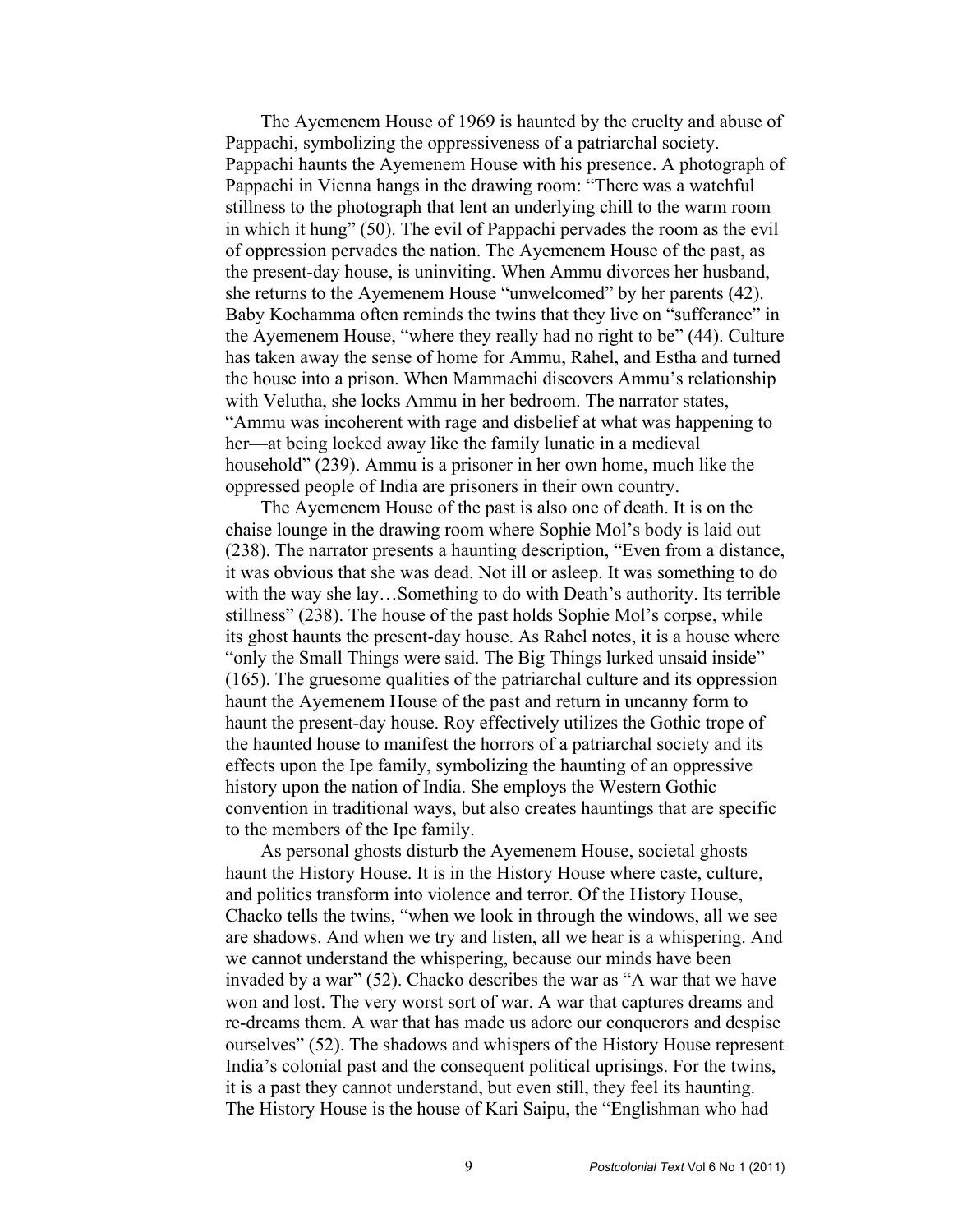'gone native'" and shot himself in the head when his lover's parents took the boy from him and sent him away to school (51). The narrator says that Vellya Paapen tells the twins he encountered Kari Saipu's ghost and pinned the ghost to the trunk of a rubber tree, where the pedophile ghost remains (189). Roy gives the History House a haunting history of sexual crime and suicide, foreshadowing more evil to come.

The evil comes on the Night of Terror. The Touchable Policeman arrive "Deadlypurposed" searching for Velutha after Sophie Mol's body is found (289). Rahel and Estha, hiding at the History House, awake to screams as they watch the police beat Velutha nearly to death "mesmerized by something that they sensed but didn't understand: the absence of caprice in what the policemen did" (292). The horror comes alive in the absence of caprice, and the twins mirror the anxiety of the people of India as they struggle with horrors they cannot understand. The police, with their batons, beat Velutha nearly to death: "a clinical demonstration in controlled conditions of human nature's pursuit of ascendancy…human history, masquerading as God's Purpose" (292-293). In Rahel's view, the police are living out history; their socially and culturally conditioned minds take control of their wills. Rahel describes their actions as efficient and economic: "After all they were not battling an epidemic. They were merely inoculating a community against an outbreak" (293). The police's actions illustrate the power of the culture over its participants and the culture's rule over their actions. The police are following history's orders. It is this history, and the history of the Night of Terror, that haunts Rahel and Estha into adulthood. The History House shows the powerful effects of war and colonialism. Roy creates a sense of disturbing anxiety in the confusion between a culturally oppressive past and a modern national identity.

When the adult Rahel returns, the History House has been invaded by Western culture as the terror that occurred there buries itself in commerce and tourism. In 1992, the History House has become a five-star hotel and the terror remains concealed "under the happy humming of hotel cooks" (290). For Rahel and Estha, the tragic history will always live on in the History House. But the hotel people have recreated history as a tourist attraction of "toy histories," manufactured wooden houses, and truncated kathakali performances (120-121). At the History House, tourism and commerce erase the true ancestral history and instead employ a new cultural history to impress the rich tourists. The threat of erasure takes on a Gothic tone as Rahel's toy watch remains buried in the ground, "A small forgotten thing. Nothing that the world would miss" (121). Roy utilizes the Gothic to underscore the terror and dangers of history's erasure. The history of an entire nation can become a small forgotten thing.

## Doppelganger

The threat of erasure carries on in the novel through the motif of the double. The double motif, a traditional Gothic trope, emerges in the twins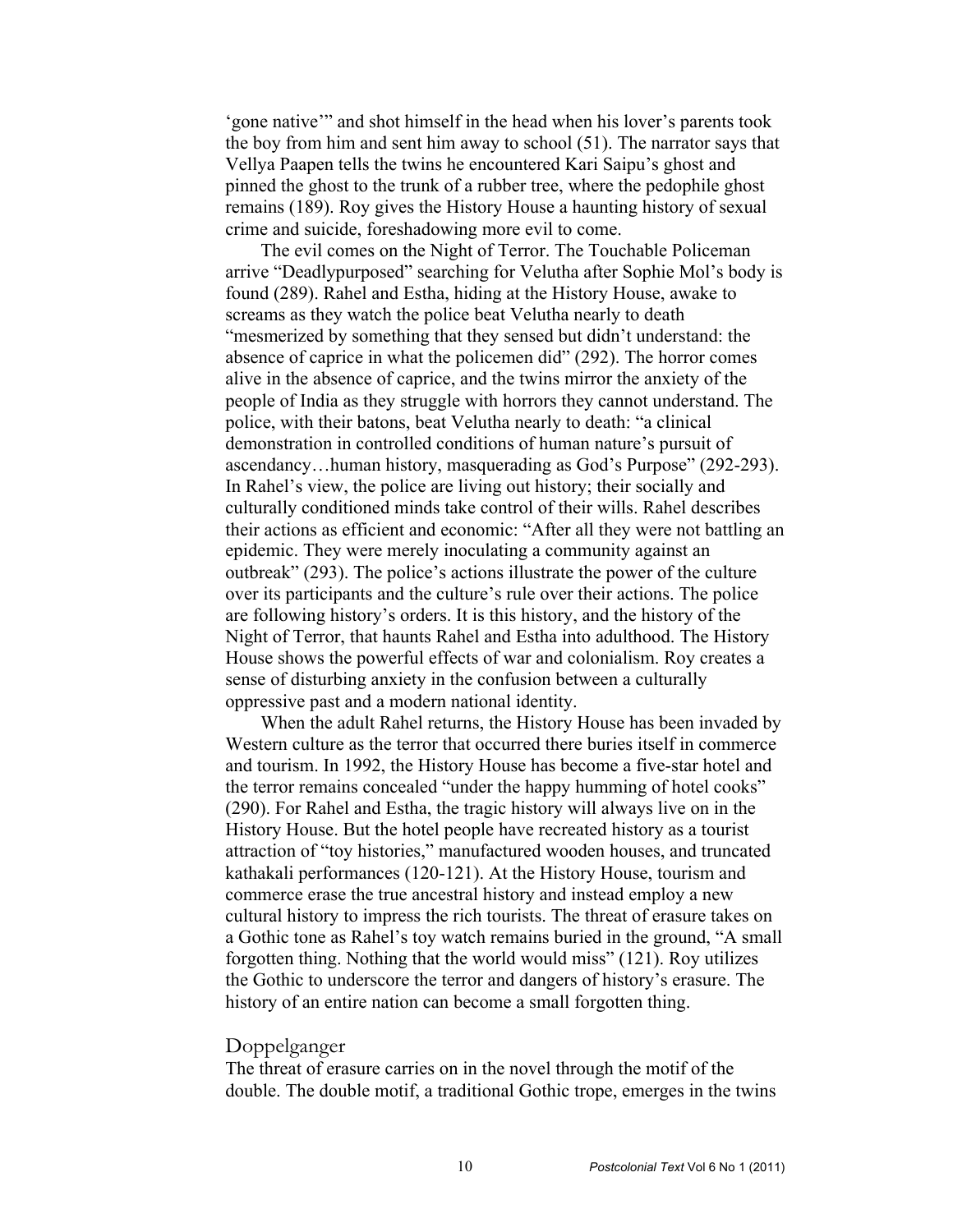of Rahel and Estha and illustrates the larger issue of India's struggle with identity. The double, or doppelganger, according to Freud, serves as a prominent motif that produces an uncanny effect where, "a person may identify himself with another and so become unsure of his true self; or he may substitute the other's self for his own" (142). Freud asserts that the double motif involves a "harking back to single phases in evolution of the sense of self, a regression to times when the ego had not yet clearly set itself off against the world and from others" (143). From the Gothic viewpoint, MacAndrew refers to doubles as "reflecting devices" (213). She asserts that the double signifies moral confusion and doubt (107). Notably, MacAndrew points out that the Gothic double typically portrays the polar opposites of good and evil.

In employing the doubling motif, Roy utilizes the Gothic convention, but at the same time, reinvents it. Rahel and Estha closely identify with each other and in Freud's words, often substitute the other's self for his own. However, Roy inverts this convention by not creating the twins as polar opposites of good and evil. They are portrayed as so closely connected, they even communicate with their thoughts. As children, "Esthappen and Rahel thought of themselves together as Me, and separately, individually as We or Us" (Roy 4). Roy also creates ambiguity in their identity, mirroring the national identity of India, reflecting Chatterjee's theory with regard to the paradoxes and difficulties in India's struggle with identity. The narrator says, "Edges, Borders, Boundaries, Brinks and Limits have appeared like a team of trolls on their separate horizons. Short creature with long shadows, patrolling the Blurry End" (5). The identities of Rahel and her brother have become blurred as their history continues to haunt their present and future. They cannot reconcile the demons of their oppressive past—the drowning of their cousin, the policemen's murder of an innocent Untouchable, and their involvement in the cover-up. For Rahel and Estha, edges, borders, and boundaries have all been crossed and history's shadows blur their identities, much like they blur the identity of India.

The despair becomes personal. For Rahel, the despair lives in her eyes: "In the country that she came from, poised forever between the terror of war and the horror of peace, Worse Things kept happening" (22). For Estha, the despair lives in his silence: "It wasn't an accusing, protesting silence as much as a sort of estivation, a dormancy" (12). Both are struggling with identity, lost in grief and guilt, their suffering reflected in each other. As the narrator states, "the emptiness in one twin was only a version of the quietness in the other"  $(21)$ . They are not opposites, but instead complement each other in pain. Rahel brings the past back to Estha: "It had been quiet in Estha's head until Rahel came…The world, locked out for years, suddenly flooded in, and now Estha couldn't hear himself for the noise" (16). For Estha, the past resurfaces with Rahel, along with the other part of himself. Rahel views Estha as a part of herself as well. When Ammu dies, Rahel does not write to Estha: "There are things that you can't do—like writing letters to a part of yourself. To your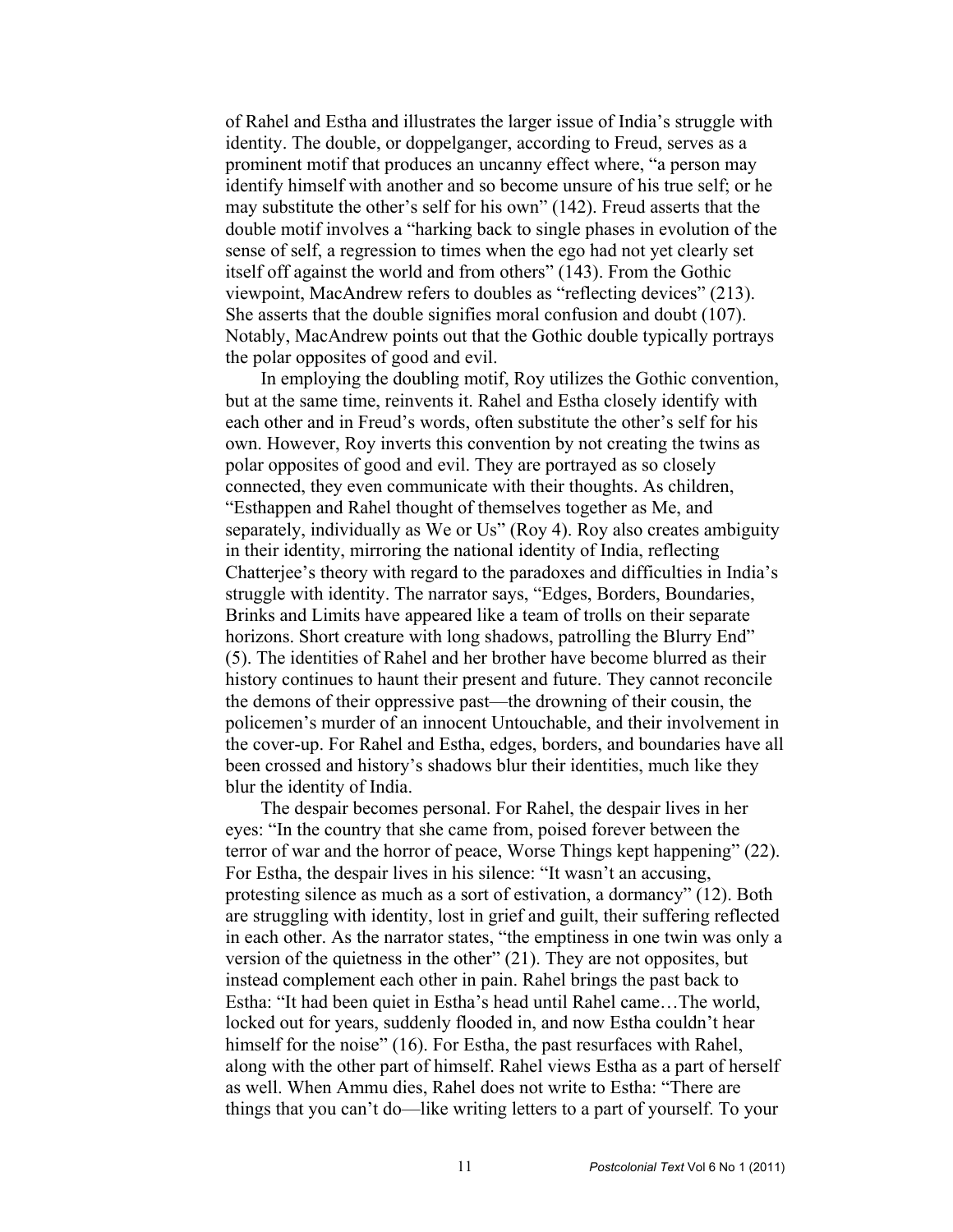feet or hair. Or heart" (156). They are forever joined as twins, as doubles, as accomplices in tragedy.

The influence of Western ideals upon India and its identity also emerges through the twins. The twins believe the English are superior and that they are not as good the Von Trapp children in *The Sound of Music* or their English cousin Sophie Mol. After Estha is molested by the Orangedrink Lemondrink man, he returns to the theatre and compares himself with the "clean" Von Trapp children (100). Estha poses silent questions at the screen: "Oh Baron von Trapp…could you love the little fellow with the organ in the smelly auditorium?...And his twin sister?" (101). He imagines Von Trapp asking: "*Are they clean white children?*" with Estha answering, "No. (But Sophie Mol is)" (101). In Estha's mind, heightened by the trauma of the molestation, he believes Captain Von Trapp could not love him or his sister. They are not clean, not English, not good enough. Rahel also feels inferior to Sophie Mol. When their cousin arrives, Rahel compares herself and Estha with Sophie Mol: "Littleangels were beach-colored and wore bell-bottoms. Littledemons were mudbrown in Airport-Fairy frocks with forehead bumps that might turn into horns...And if you cared to look, you could see Satan in their eyes" (170). Rahel's comparison represents the societal beliefs she has learned from adults. She and Estha are the Littledemons. They are less than Sophie Mol. The thoughts of both Estha and Rahel represent the cultural ideology ingrained in the Kerala children in 1969, an ideology that deems them inferior to the English, a consequence of colonialism.

In the twins, Roy also employs the Gothic convention of incest but with another challenge to the Western narrative. In traditional Gothic fiction, MacAndrew explains that incest introduces a major theme: "the quality of innocence that is based on ignorance of the world and the paradoxical involvement of virtuous characters in the causes of evil" (71). MacAndrew states that explorations of human nature and sexuality represent "continued explorations of the self" (248). The incest between the twins does represent a continued exploration of the self. However, in traditional Gothic convention, incest emerges as much more unsettling and horrific. While the incest between the twins is taboo, Roy does not depict the act as deplorable or appalling. Instead, she portrays it as a gentle and loving act. When Rahel turns to Estha in the dark, "She whispers. She moves her mouth" (Roy 310). Estha "takes his fingers to it. To touch the words it makes. To keep the whisper" (310). The descriptive language is lyrical and delicate, conveying tenderness and love. The narrator states that the act is nothing that would "separate Sex from Love. Or Needs from Feelings" (311). The twins have merged in an act of loving desperation.

The narrator describes a mood of heartbreaking grief: "Only that there were tears. Only that Quietness and Emptiness fitted together like stacked spoons…Only that they held each other close, long after it was over. Only that what they shared that night was not happiness, but hideous grief" (311). The incest transpires as an inevitable act; the twins have only each other in their grief. It is, as Ammu has explained to them, "people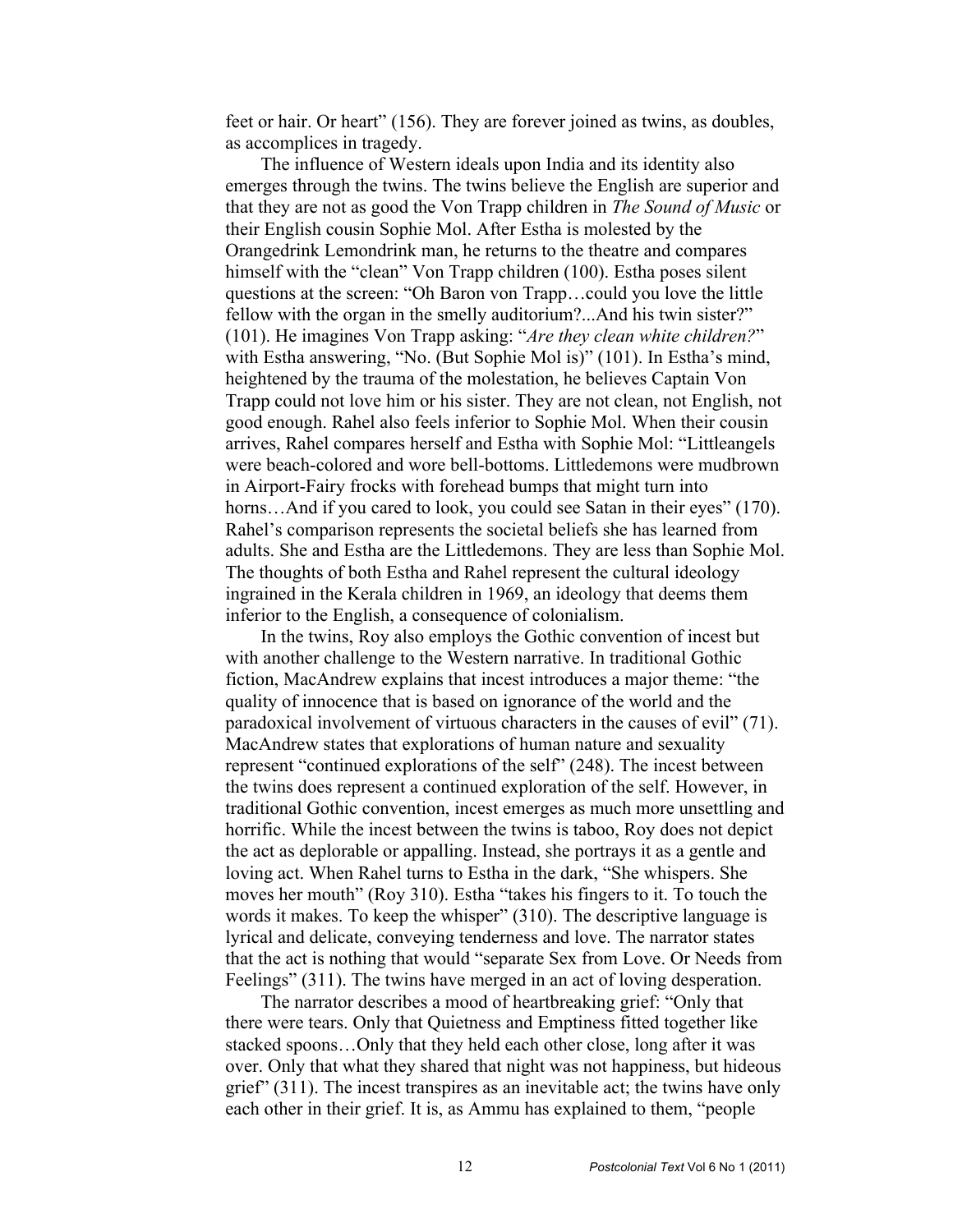always loved best what they Identified most with" (94). Rahel and Estha identify most with each other and love each other best. Roy's portrayal of incest is not violent and disturbing, but gentle, loving, inevitable. It is a result of the twins' grief over the death of Sophie Mol, their betrayal of Velutha, and their desperation to escape the pain. It is the consequence of the guilt of a country's haunted past. Significantly, this scene appears near the end of the novel, further supporting the notion that Roy presents a reinvention of the Gothic. The ending, with the act of incest, results not in a restoration of order, but in Wisker's words, in a shifted order.

## Haunting Narrative

The structure of the narrative—the disjointed chronology, shifts in narration, unusual characterization and wording—also creates a sense of disorder and uncertainty throughout the novel. With this structure, Roy at once engages and challenges the Gothic narrative convention. The chronology of the novel jumps from present to past and past to present repeatedly throughout the novel, at times even on the same page. As Punter points out, the code of Gothic is "not a simple one in which past is encoded in present or vice versa, but dialectical, past and present intertwined, each distorting each other with the sheer effort of coming to grips" (*Literature* 419). Indeed, Roy's chronological jumps effectively represent a past and present intertwined, with each distorting the other. The nonlinear chronology symbolizes the larger issue of India's colonial past intertwined with its present, again with one distorting the other. Thormann expands upon Punter's notion, asserting that the breaks in the novel's narrative chronology present an unsettling continuity and illustrate an undercurrent of violence (300). The disruptive chronology does unsettle the reader and provide an undertone of violence, which points to the undercurrent of violence in the nation of India as a result of colonialism. Speaking of the Gothic in general terms, Botting notes that the uncanny movement of a narrative structure between past and present signals "an untamed and wild invasion of the home rather than the comfortable domestication" (129). The disjointed narrative does produce a wild, untamed effect underscoring the possibility that India is not a country of comfortable domestication.

The novel is told loosely from the point of view of Rahel, as both a child and adult. At times, the narration switches to a third-person omniscient view. Again, this produces an unsettling effect and heightens the sense of disorder in the novel. The reader is unsure of who is telling the story. This uncertainty symbolizes the larger narrative question of nationality. Roy utilizes this technique to question dominant historical narratives and at the same time, present her version of the suffering and oppression in postcolonial India. Botting notes that disruptive narratives challenge the legitimacy and unity of modernity: "Part of the challenge to modernity's assumptions, meanings, exclusions and suppressions has emerged in fictions that juxtapose, and thereby reorganize, narrative styles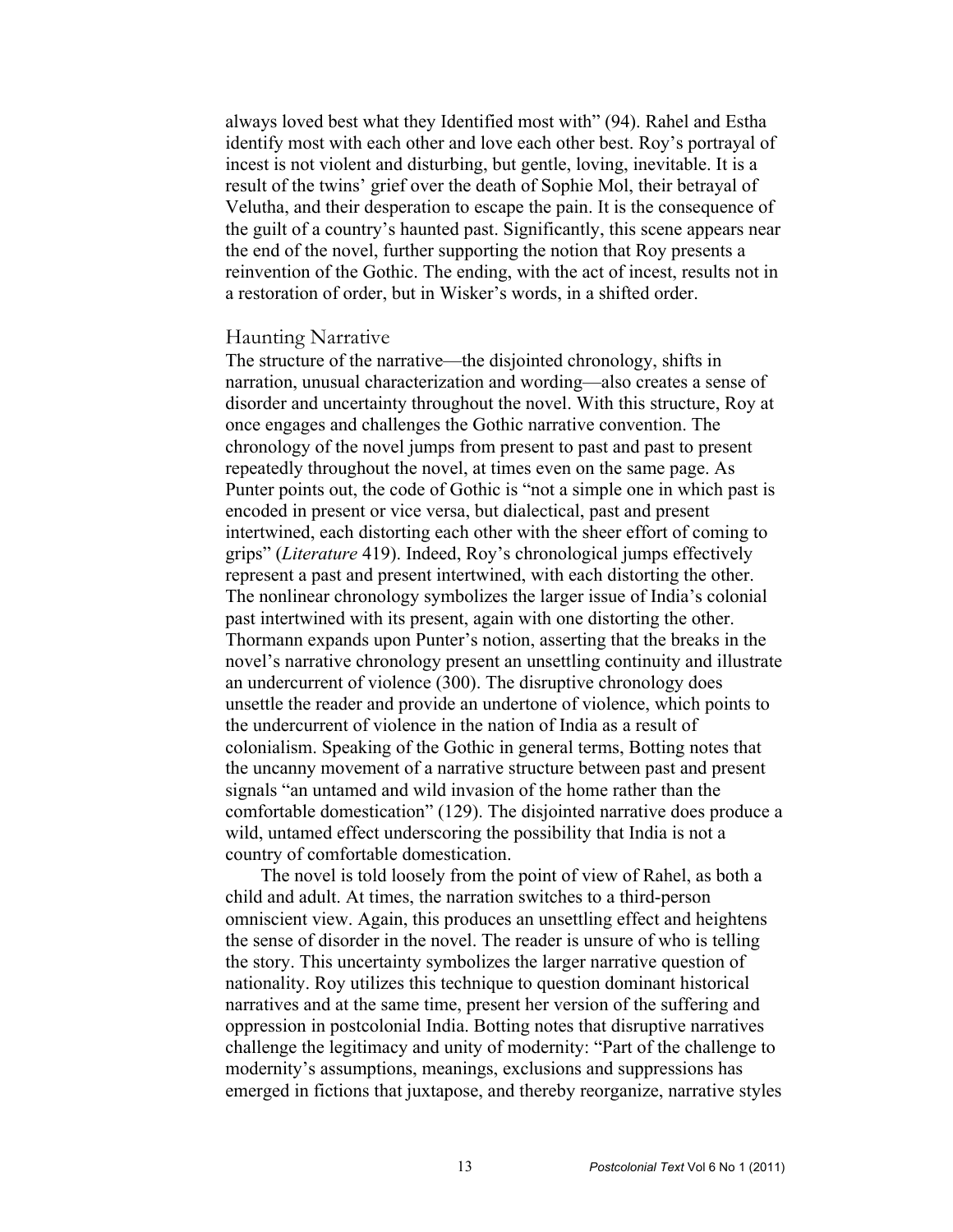and traditions" (169). In reorganizing the narrative style, Roy empowers her work with a challenge to dominant narratives of colonial and postcolonial India.

Roy's use of the English language to tell her story is noteworthy as it allows Roy to engage with the West by using its own language. However, Roy also challenges Standard English with her use of unique capitalization, short sentences, unusual word pairings, and repetition. In effect, she creates a language form of her own—engaging with but also disengaging from the English. Roy's language presents a childlike, sympathetic perspective to intensify the horror of the suffering of her characters and the people of India. Even the title of the novel works to this effect as the first letters of each word spell out "gost," a hybrid—or childlike—spelling of the English "ghost." In challenging the English language, Roy employs what Rader terms "engaged resistance" and enacts the "ideological/textual dialogue" noted by Paravisini-Gebert. She also creates a revolt in that the Gothic emphasizes "a disrupted language that signals a revolution within the established system" (Williams 66). The bitter tone of irony in the narrative, in Thormann's view, presents ideology as a "rationalization of the suffering of the powerless, of children, women, and lower castes" (304). Roy challenges this ideology of rationalization by showing its horror. Similarly, Elleke Boehmer argues: "In paragraph after paragraph of Roy's dense experimental writing, we see the English language—the language bequeathed by the British colonizer, as she recognized—expanded, distorted, excavated, disconcerted. There is . . . no question about the energy and oppositionality of this writing" (67). Through her creative use of language, Roy establishes a unique and powerful narrative that works on many levels. It engages in a dialogue with the West, challenges dominant narratives of India's history, revolts against oppressive ideologies, and illustrates the disorder, violence, and anxiety of a nation grappling with its colonial past.

In *The God of Small Things*, Roy adopts traditional Gothic elements yet at the same time, she challenges these conventions to effectively illustrate the haunting of India's colonial past upon its present. By creating a Gothic hybrid, Roy establishes a form of empowerment. In her utilization of intricate complexities of the Gothic tropes, she gives a voice to the marginalized people of India. Roy's empowering Gothic hybrid underscores the haunting of a colonial, culturally oppressive, and politically violent past upon a postcolonial nation. Mirroring the theories of Chatterjee, Roy's use of the Gothic conveys the anxiety and disorder of a nation struggling with a modern-day identity. Punter connects global modernity to the supernatural:

As the great globalising project of modernity, which has its own controlling relation to the postcolonial, rolls on, one of its more curious current effects is that, perhaps against expectation, we live increasingly in a world of ghosts, spirits, phantoms. (*Postcolonial* 61)

In *The God of Small Things*, Roy creates a world of ghosts that promise to